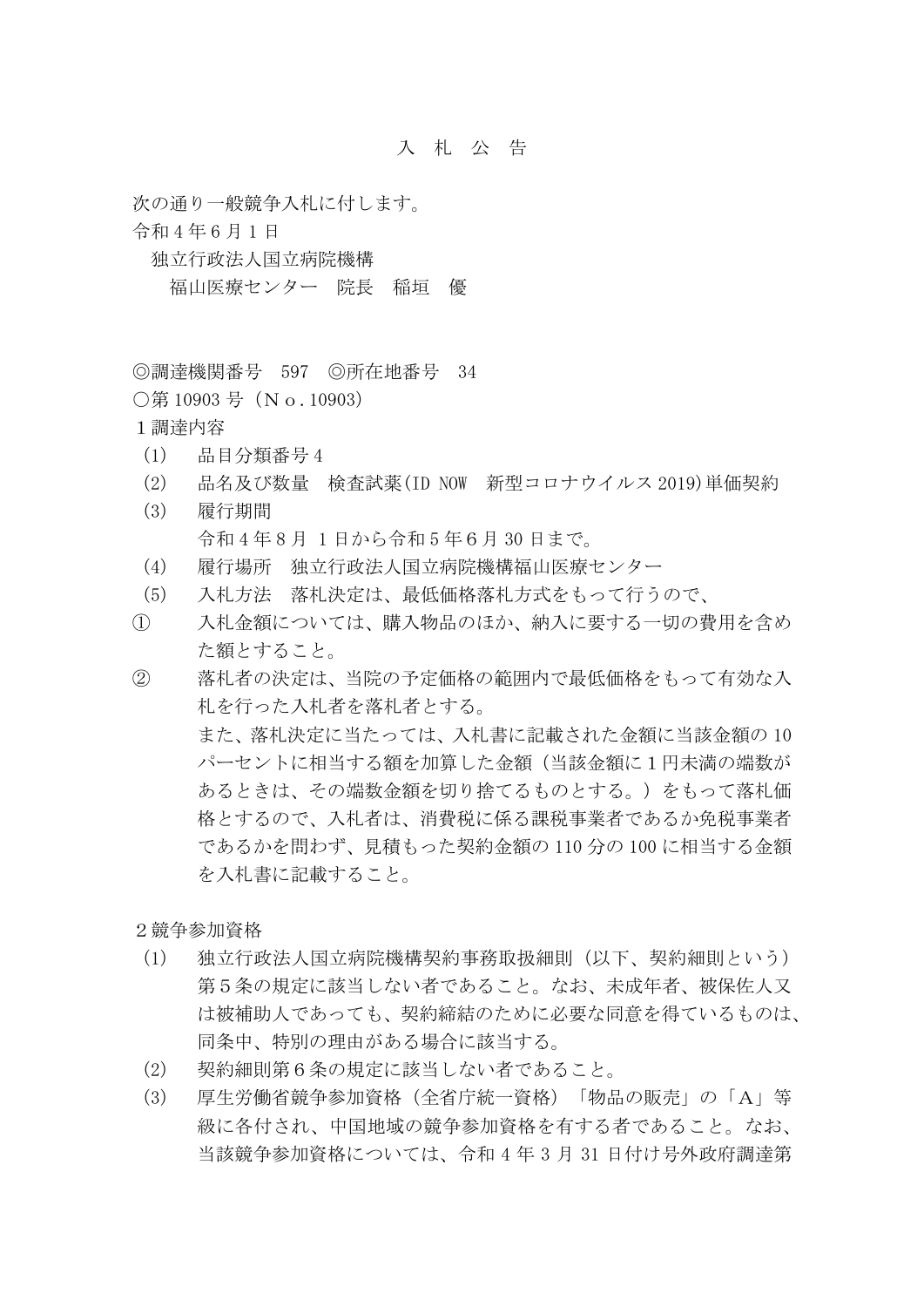59 号の官報の競争参加資者の資格に関する公示の別表に掲げる申請受 付窓口において随時受け付けている。

- (4) 医薬品、医療機器等の品質、有効性及び安全性の確保等に基づいて医薬 品の一般販売業の許可を受けていることを証明したものであること。
- (5) 購入する医薬品を経理責任者が指定する日時、場所に十分に納品するこ とができることを証明した者であること。
- (6) 広島県内に本社(本店)支社(支店)の営業所があり、緊急時の納品依 頼にも対応できるものであること。
- (7) 契約細則第4条の規定に基づき、経理責任者が定める資格を有する者で あること。
- 3入札書の提出場所等
- (1) 入札書の提出場所、契約条項を示す場所、入札説明書等の交付場所及び 問い合わせ先 〒720-0825 広島県福山市沖野上町 4-14-17 独立行政法人国立病院機構福山医療センター 企画課長 中島 正勝 電話 084-922-0001(内線 1310)
- (2) 入札説明書及び仕様書を交付する場所及び期間 (1)の交付場所にて下記期間とおり交付する。
	- 期間 令和 4 年 6 月 1 日から令和 4 年 7 月 22 日まで (平日の 9 時 00 分から 17 時 00 分)
- (3) 入札書の受領期限 令和 4 年 7 月 22 日(金) 17 時 00 分 (郵送する場合には受領期限までに必着のこと)
- (4) 開札の日時及び場所 令和 4 年 7 月 26 日(火) 11 時 00 分 福山医療センター 外来棟3階中会議室

4その他

- (1) 契約手続きにおいて使用する言語及び通貨 日本語及び日本国通貨
- (2) 入札保証金及び契約保証金 免除
- (3) 入札の無効 本公告に示した競争参加資格のない者の提出した入札書、 入札者に求められる義務を履行しなかった者の提出した入札書は無効 とする。
- (4) 契約書作成の要否 要
- (5) 詳細は入札説明書による